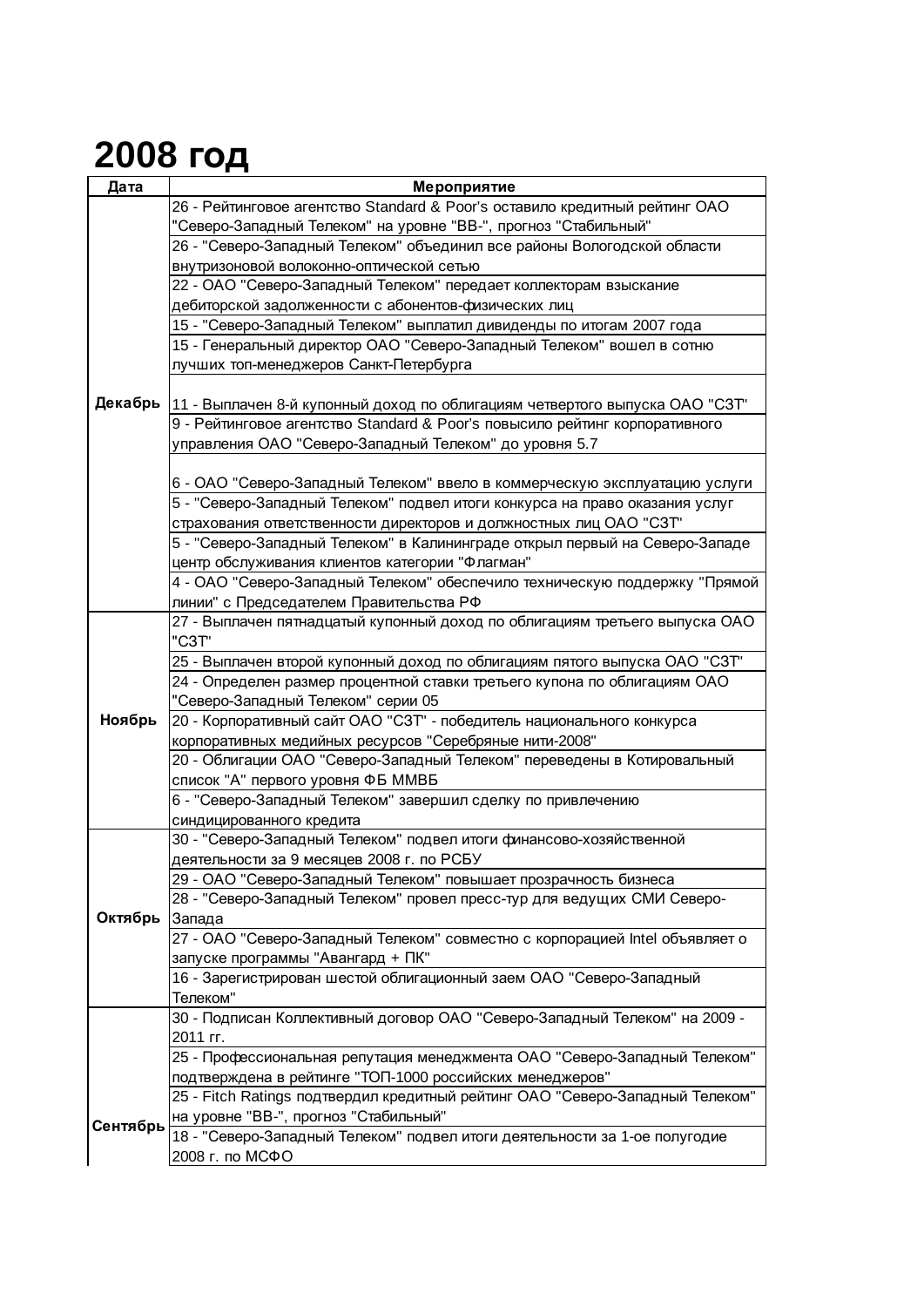|        | 11 - Выплачен 7-ой купонный доход по облигациям четвертого выпуска ОАО "СЗТ"   |
|--------|--------------------------------------------------------------------------------|
|        | 4 - Национальный рейтинг корпоративного управления ОАО "Северо-Западный        |
|        | Телеком" подтвержден на уровне "А (7+)"                                        |
|        |                                                                                |
|        |                                                                                |
|        | 28 - Выплачен 14-ый купонный доход по облигациям третьего выпуска ОАО "СЗТ"    |
|        | 26 - Выплачен 1-ый купонный доход по облигациям пятого выпуска ОАО "СЗТ"       |
|        | 15 - ОАО "СЗТ" начинает оказывать услуги телефонии на базе сетей нового        |
|        | поколения - NGN                                                                |
|        | 6 - Рейтинговое агентство Standard & Poor's исключило ОАО "Северо-Западный     |
| Август | Телеком" из списка компаний, подверженных риску ликвидности                    |
|        | 5 - ОАО "Северо-Западный Телеком" предлагает корпоративным клиентам новый      |
|        | пакет услуг "АльянсPRO-Корпорация"                                             |
|        |                                                                                |
|        | 5 - Генеральному директору ОАО "Северо-Западный Телеком" присвоено Почетное    |
|        | звание Лауреата Всероссийского проекта "Эффективное управление кадрами"        |
|        | 4 - "Северо-Западный Телеком" заключил соглашение об электронном обмене        |
|        | информацией с арбитражными судами                                              |
|        | 1 - "Северо-Западный Телеком" подвел итоги финансово-хозяйственной             |
|        | деятельности за 1-ое полугодие 2008 г. по РСБУ                                 |
|        | 29 - Совет директоров ОАО "Северо-Западный Телеком" принял решение о           |
|        | размещении облигаций шестого выпуска                                           |
|        |                                                                                |
|        | 28 - "Северо-Западный Телеком" подвел промежуточные итоги выполнения           |
|        | Соглашения о взаимном сотрудничестве с Правительством Ленинградской области    |
|        | 25 - Организатором синдицированного кредита ОАО "Северо-Западный Телеком"      |
|        | выступит ЗАО "ЮниКредит Банк"                                                  |
|        | 23 - "Северо-Западный Телеком" закончил строительство волоконно-оптического    |
|        | кольца: Калининград-Зеленоградск-Пионерский-Светлогорск-Янтарный-Балтийск-     |
|        | Светлый-Калининград и открыл новую цифровую телефонную станцию                 |
|        | 18 - Определен новый состав Комитетов при Совете директоров ОАО "Северо-       |
| Июль   | Западный Телеком"                                                              |
|        | 15 - "Северо-Западный Телеком" в Санкт-Петербурге подключил тысячу абонентов   |
|        | "Авангард ТВ"                                                                  |
|        | 11 - "Северо-Западный Телеком" отметил окончание строительства ВОЛС Ираель -   |
|        | Ижма – Усть-Цильма проведением телемоста Санкт-Петербург – Сыктывкар – Ухта    |
|        | - Усть-Цильма                                                                  |
|        | 11 - ОАО "Северо-Западный Телеком" меняет коэффициент конвертации              |
|        | обыкновенных акций в АДР                                                       |
|        | 8 - "Северо-Западный Телеком" принял участие в открытом круглом столе "Широкая |
|        | полоса интернет"                                                               |
|        | 8 - На ФБ ММВБ начались торги облигациями ОАО "Северо-Западный Телеком"        |
|        | пятого выпуска                                                                 |
|        | 26 - "Северо-Западный Телеком" завершило второй этап установки универсальных   |
|        | таксофонов в семи регионах СЗФО                                                |
|        | 23 - Определен новый состав Правления ОАО "Северо-Западный Телеком"            |
|        | 23 - Проведено годовое общее собрание акционеров ОАО "Северо-Западный          |
|        | Телеком"                                                                       |
|        | 19 - Зарегистрирован отчет об итогах выпуска облигаций ОАО "Северо-Западный    |
| Июнь   | Телеком" серии 05                                                              |
|        |                                                                                |
|        | 16 - Выплачен 6-ой купонный доход по облигациям четвертого выпуска ОАО "СЗТ"   |
|        | 5 - "Северо-Западный Телеком" подвел итоги деятельности за 2007 год в          |
|        | соответствии с Международными стандартами финансовой отчетности (МСФО)         |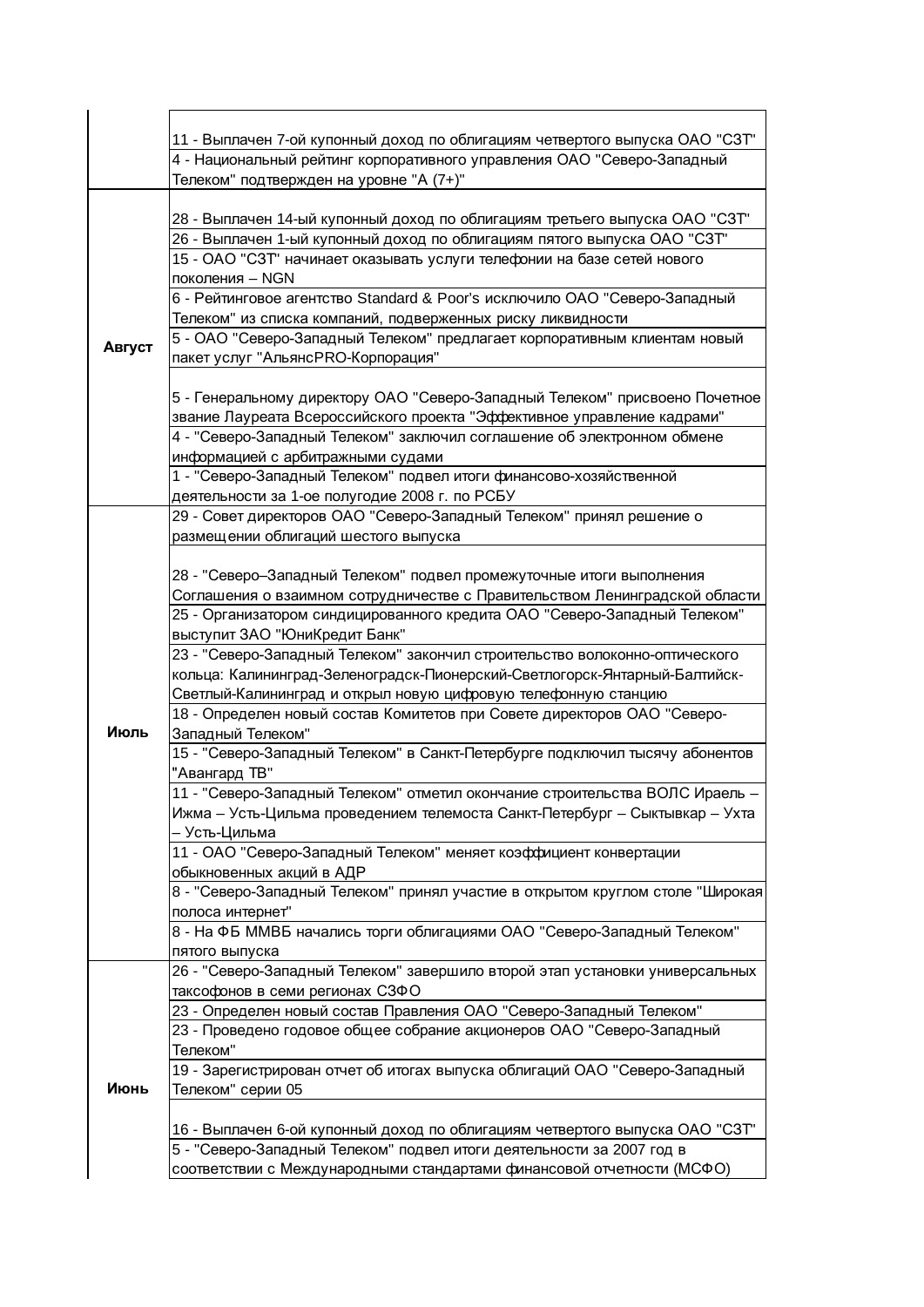|        | 3 - "Северо-Западный Телеком" вышел из состава акционеров СЗАО<br>"Медэкспресс"                                                                       |
|--------|-------------------------------------------------------------------------------------------------------------------------------------------------------|
|        | 29 - Топ-менеджеры ОАО "Северо-Западный Телеком" избраны академиками                                                                                  |
| Май    | Международной академии связи                                                                                                                          |
|        | 29 - Выплачен 13-ый купонный доход по облигациям третьего выпуска ОАО «СЗТ»                                                                           |
|        | 28 - ОАО "Северо-Западный Телеком" объявляет о проведении аукциона на право                                                                           |
|        | организации синдицированного кредита на сумму 200 млн. долларов США                                                                                   |
|        | 27 - Состоялось размещение пятого выпуска облигаций ОАО "Северо-Западный<br>Телеком"                                                                  |
|        | 20 - PA Standard & Poor's присвоило рейтинг пятому выпуску облигаций ОАО<br>"Северо-Западный Телеком"                                                 |
|        | 20 - Совет директоров ОАО "Северо-Западный Телеком" определил дату                                                                                    |
|        | размещения пятого облигационного займа                                                                                                                |
|        | 19 - Совет директоров ОАО "Северо-Западный Телеком" определил размер<br>дивидендов за 2007 год                                                        |
|        | 12 - Корпоративное издание ОАО "СЗТ" "СвяЗисТ Северо-Запада" - победитель                                                                             |
|        | Межрегионального конкурса "Серебряные нити - Северо-Запад 2008"                                                                                       |
|        | 4 - "Северо-Западный Телеком" подвел итоги деятельности за 1 квартал 2008 года                                                                        |
|        | по РСБУ                                                                                                                                               |
|        | 25 - Генеральному директору ОАО "Северо-Западный Телеком" присвоено                                                                                   |
|        | почетное звание "Топ-менеджер Российской федерации 2007"                                                                                              |
|        | 21 - "Северо-Западный Телеком" приступил к тестированию услуг Triple Play                                                                             |
|        | 18 - "Северо-Западный Телеком" признан лучшим налогоплательщиком Санкт-                                                                               |
|        | Петербурга                                                                                                                                            |
|        | 16 - "Северо-Западный Телеком" подвел итоги деятельности за 2007 год                                                                                  |
| Апрель | 15 - ОАО "Северо-Западный Телеком" приступает к коммерческой эксплуатации<br>услуги цифрового интерактивного телевидения "Авангард ТВ" в Новгородской |
|        | области                                                                                                                                               |
|        | 14 - Годовое собрание акционеров ОАО "Северо-Западный Телеком" состоится 23<br>июня 2008 года                                                         |
|        | 2 - "Северо-Западный Телеком" провел пресс-тур по объектам связи в Санкт-                                                                             |
|        | Петербурге в рамках информационной кампании по предупреждению краж кабеля                                                                             |
|        |                                                                                                                                                       |
|        | 21 - Определен победитель конкурса на право заключения договора на проведение                                                                         |
|        | обязательной аудиторской проверки ведения бухгалтерского учета и финансовой                                                                           |
|        | (бухгалтерской) отчетности ОАО "Северо-Западный Телеком" на 2008 год                                                                                  |
|        |                                                                                                                                                       |
|        | 13 - Выплачен 5-ый купонный доход по облигациям четвертого выпуска ОАО "СЗТ"                                                                          |
|        | 11 - "Северо-Западный Телеком" оспорил налоговые претензии за 2003-2004 годы                                                                          |
| Март   | во всех инстанциях<br>11 - Правительство Республики Коми и ОАО "Северо-Западный Телеком"                                                              |
|        | подписали дополнение к Соглашению о сотрудничестве на 2008 год                                                                                        |
|        | 6 - "Северо-Западный Телеком" завершил исполнение оферты по третьему выпуску                                                                          |
|        | облигаций                                                                                                                                             |
|        | 5 - Определены кандидаты в Совет директоров и Ревизионную комиссию ОАО                                                                                |
|        | "Северо-Западный Телеком"                                                                                                                             |
|        | 4 - "Северо-Западный Телеком" обеспечил связью все избирательные комиссии и                                                                           |
|        | участки СЗФО для проведения выборов Президента России 2 марта 2008 года                                                                               |
|        | 28 - Выплачен 12-й купонный доход по облигациям третьего выпуска ОАО "СЗТ"                                                                            |
|        | 26 - Облигации ОАО "Северо-Западный Телеком" включены в котировальный                                                                                 |
|        | список "А" 1-го уровня ФБ ММВБ                                                                                                                        |